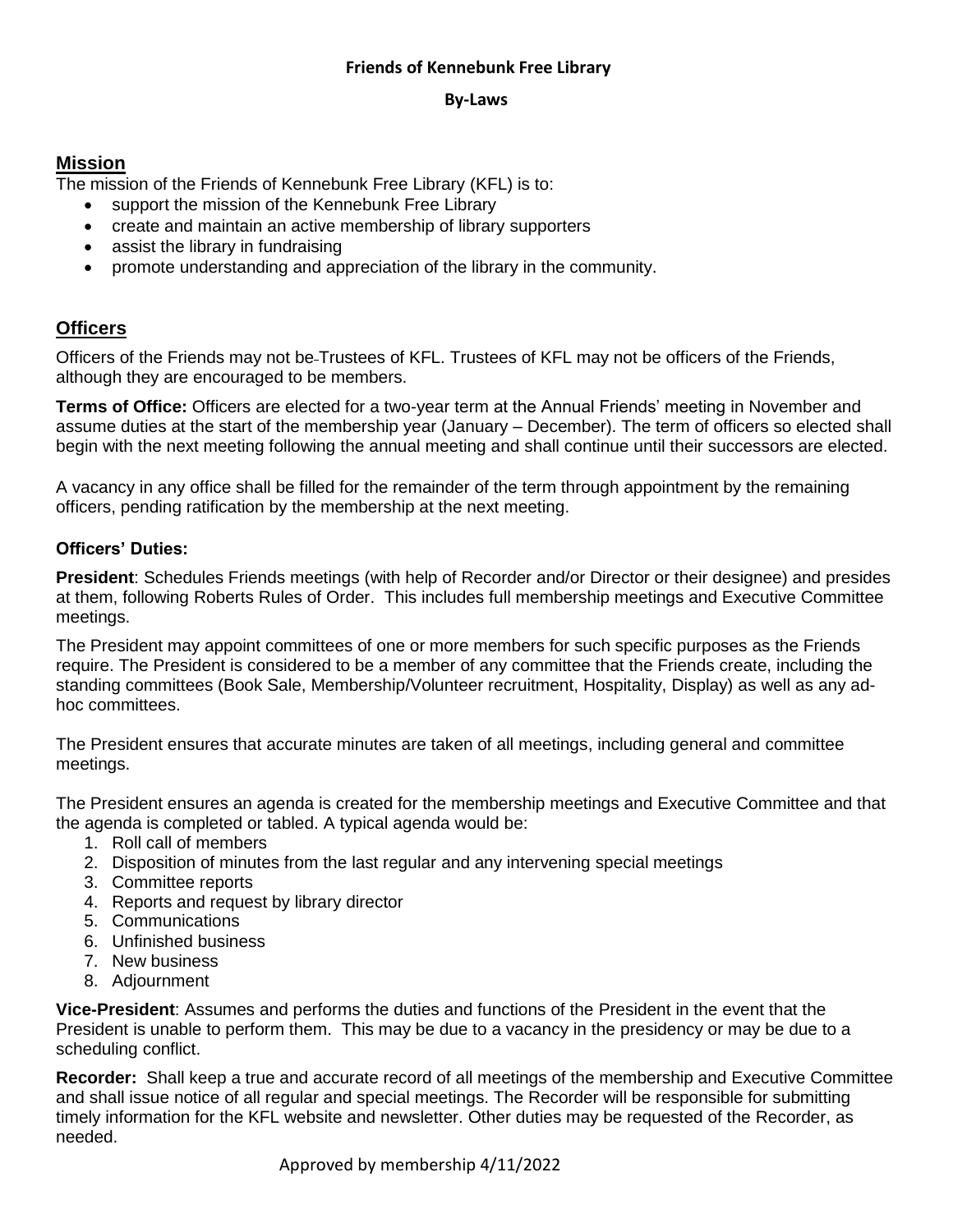**Trustee Liaison(s):** Shall be responsible for attending KFL Board of Trustee meetings to report on the Friends activities and finances and take information from the Trustees to the Friends membership. Any Friend may act as a Liaison, including officers. If a Liaison is unable to attend a KFL Trustee meeting, the Liaison should submit the report in writing at least three (3) days before the meeting and/or arrange for an alternate to attend.

**All Officers** of the Friends must be KFL cardholders in good standing and possess current Friends' membership.

**Executive Committee:** Consists of the President, Vice President, Recorder and Trustee Liaison(s).

**Committee Chairs**: Shall be responsible for scheduling committee meetings and/or activities (i.e., book sorting and sales), informing members and the president when such meetings/activities are held and reporting back to the membership.

## **Membership**

Membership in this association is open to all individuals, organizations, or clubs in agreement with the mission of this association.

Annual dues for the Friends of Kennebunk Free Library shall be determined by a majority of the members present and voting at the annual meeting.

Each paid membership shall be entitled to one vote.

### **Meetings**

#### **Annual Meeting**

The Annual Meeting of the Friends shall be held in the month of November at the Kennebunk Free Library or conducted by electronic means such as Zoom, email, video conference or other electronic media. Notice of the Annual Meeting will be posted on the Library's web page, in the Library, and announced in the local press.

#### **Regular Meetings**

Regular meetings shall be held at least four times per year. A year-long meeting schedule will be set at the Annual Meeting and will be posted on the Friend's web page. Regular meetings shall be held at the Kennebunk Free Library or conducted by electronic means.

#### **Special Meetings**

A special meeting of the Board may be called by the President or Vice President with a minimum forty-eight (48) hours' advance notice provided to all members, the Board of Trustees, and Library Director by email. Special meetings shall be held at the Kennebunk Free Library or conducted by electronic means.

#### **Quorum**

At all meetings of the Board, a quorum necessary and sufficient for the transaction of business shall consist of five members. At any meeting where less than a quorum is present, a majority of those present may adjourn the meeting to a specified time and place, but not later than one month from the date being adjourned.

#### **Notice of Meetings**

Notice of all Friends' meetings, except as herein otherwise stated, shall be given by email and/or posting on the Library's website at least five (5) days before the meeting date.

#### **Conduct of Meetings**

The Friends shall conduct all meetings according to Roberts Rules of Order (latest edition) unless specified otherwise herein.